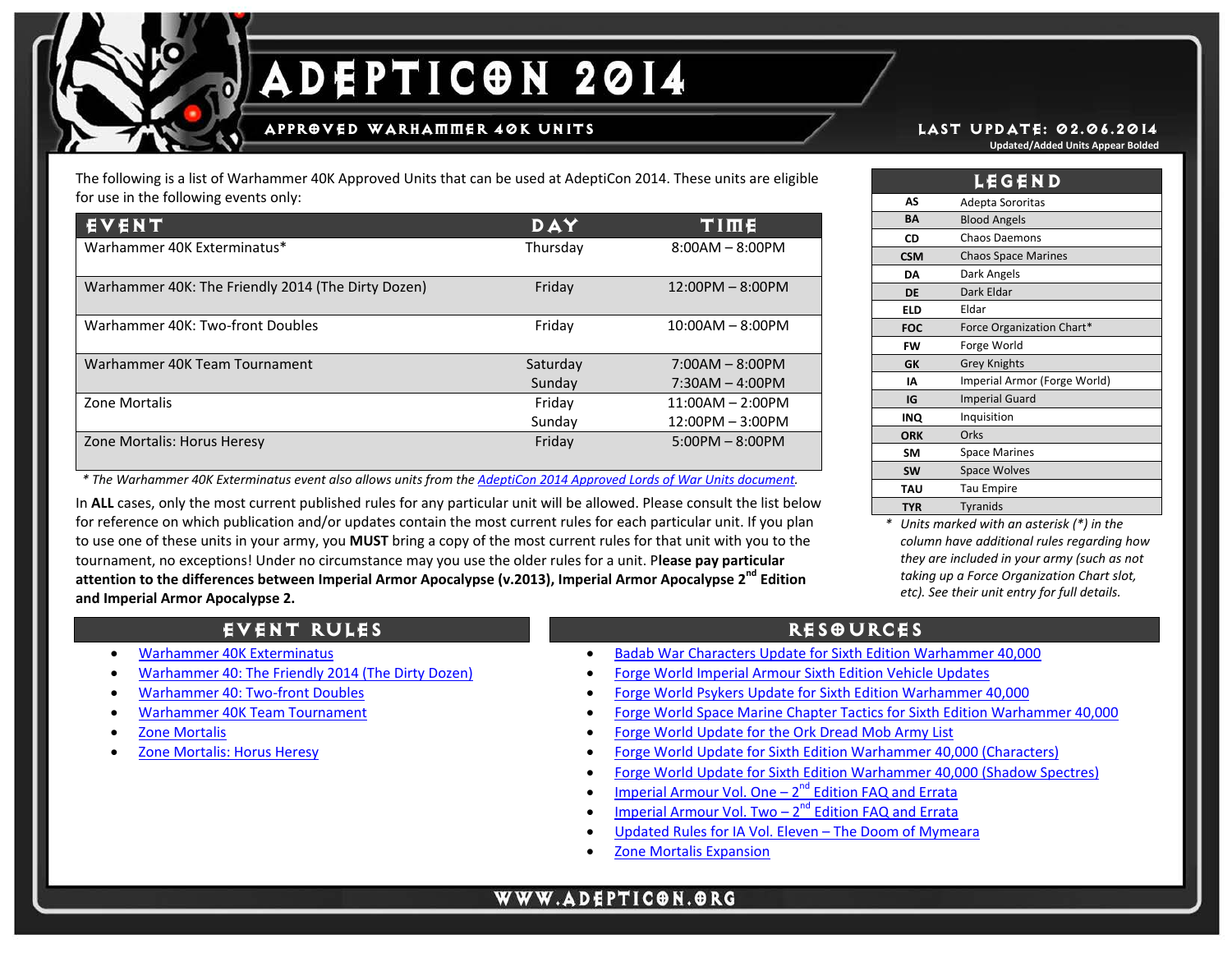

### APPROVED WARHAMMER 40K UNITS **Example 2008** LAST UPDATE: 02.06.2014

j

**Updated/Added Units Appear Bolded**

|                                                          |               |                                     | IMPERIAL WARHAMMER 40K APPROVED UNITS                                                               |
|----------------------------------------------------------|---------------|-------------------------------------|-----------------------------------------------------------------------------------------------------|
| <b>Unit Name</b>                                         | <b>Armies</b> | <b>FOC Selection</b>                | <b>Current Rules and Relevant Updates</b>                                                           |
| Armored Sentinel - alternate weapon options              | IG            | $N/A^*$                             | Imperial Armour Vol. 1 - 2nd Edition (pg 220)                                                       |
| Arvus Lighter                                            | AS,IG         | <b>Fast Attack</b>                  | Imperial Armour Aeronautica                                                                         |
| <b>Atlas Recovery Tank</b>                               | IG            | HQ                                  | Imperial Armour Vol. 1 - 2nd Edition                                                                |
| Avenger Strike Fighter                                   | AS,IG         | <b>Heavy Support</b>                | Imperial Armour Aeronautica                                                                         |
| Centaur Carrier Squadron                                 | IG            | <b>Fast Attack</b>                  | Imperial Armour Vol. 1 - 2nd Edition                                                                |
| Chimera alternate turret weapons                         | IG, INQ       | $N/A^*$                             | Imperial Armour Vol. 1 - 2nd Edition (pg 64)                                                        |
| <b>Cyclops Demolition Vehicle</b>                        | IG            | <b>Fast Attack</b>                  | Imperial Armour Vol. 1 - 2nd Edition                                                                |
| Colonel Snake Stranski                                   | IG            | HQ                                  | Imperial Armour Vol. 1 - 2nd Edition                                                                |
| <b>Destroyer Tank Hunter</b>                             | IG            | <b>Heavy Support</b>                | Imperial Armour Vol. 1 - 2nd Edition                                                                |
| <b>Drop Sentinel</b>                                     | IG            | <b>Fast Attack</b>                  | Imperial Armour Vol. 1 - 2nd Edition                                                                |
| Earthshaker Cannon Battery                               | IG            | <b>Heavy Support</b>                | Imperial Armour Vol. 1 - 2nd Edition                                                                |
| Field Artillery Battery (Hvy Mortar & Hvy Quad Launcher) | IG            | <b>Heavy Support</b>                | Imperial Armour Vol. 1 - 2nd Edition                                                                |
| General Myndoras Odon                                    | IG            | HQ                                  | Imperial Armour Vol. 11                                                                             |
| <b>Hades Breaching Drill</b>                             | IG            | Elites*                             | Imperial Armour Vol. 1 - 2nd Edition                                                                |
| <b>Heavy Artillery Carriage Battery</b>                  | IG            | <b>Heavy Support</b>                | Imperial Armour Vol. 1 - 2nd Edition                                                                |
| <b>Hydra Platform Battery</b>                            | IG            | <b>Heavy Support</b>                | Imperial Armour Vol. 1 - 2nd Edition                                                                |
| Inquisitoral Land Raider Prometheus                      | <b>INQ</b>    | Transport*                          | Imperial Armour Vol. 2 - 2nd Edition (see Imperial Armour Vol. $2 - 2^{nd}$ Edition FAQ and Errata) |
| Inquisitorial Valkyrie Squadron                          | <b>INQ</b>    | Fast Attack* & Dedicated Transport* | Imperial Armour Vol. 2 - 2nd Edition (see Imperial Armour Vol. $2 - 2^{nd}$ Edition FAQ and Errata) |
| Leman Russ Annihilator                                   | IG            | Heavy Support*                      | Imperial Armour Vol. 1 - 2nd Edition                                                                |
| Leman Russ Conqueror                                     | IG            | Heavy Support*                      | Imperial Armour Vol. 1 - 2nd Edition                                                                |
| Lightning                                                | IG            | <b>Heavy Support</b>                | Imperial Armour Aeronautica                                                                         |
| Manticore Launcher Tank (Air Defence Variant)            | IG            | <b>Heavy Support</b>                | Imperial Armour Aeronautica                                                                         |
| Repressor                                                | AS            | Transport*                          | Imperial Armour Vol. 2 - 2nd Edition                                                                |
| Rapier Laser Destroyer (Imperial Guard)                  | IG            | <b>Heavy Support</b>                | Imperial Armour Vol. 1 - 2nd Edition                                                                |
| Sabre Weapons Battery                                    | IG            | Heavy Support*                      | Imperial Armour Vol. 1 - 2nd Edition                                                                |
| Salamander Command Tank                                  | IG            | <b>Elites</b>                       | Imperial Armour Vol. 1 - 2nd Edition                                                                |
| Salamander Reconnaissance Tank                           | IG            | <b>Fast Attack</b>                  | Imperial Armour Vol. 1 - 2nd Edition                                                                |
| Scout Sentinel - alternate weapon options                | IG            | $N/A^*$                             | Imperial Armour Vol. 1 - 2nd Edition (pg 220)                                                       |
| Sentinel Powerlifter                                     | IG            | <b>Heavy Support</b>                | Imperial Armour Vol. 1 - 2nd Edition                                                                |
| Sentry Gun (Tarantula)                                   | IG            | <b>Heavy Support</b>                | Imperial Armour Vol. 1 - 2nd Edition                                                                |
| Tallarn Mukaali Riders Squad                             | IG            | <b>Fast Attack</b>                  | Imperial Armour Vol. 3 - 2nd Edition                                                                |
| <b>Tauros Assault Vehicle</b>                            | IG            | <b>Fast Attack</b>                  | Imperial Armour Vol. 1 - 2nd Edition                                                                |
| Thunderbolt Fighter                                      | IG            | <b>Heavy Support</b>                | <b>Imperial Armour Aeronautica</b>                                                                  |
| <b>Thunderer Siege Tank</b>                              | IG            | <b>Heavy Support</b>                | Imperial Armour Vol. 1 - 2nd Edition                                                                |
| Trojan Support Vehicle                                   | IG            | Transport*                          | Imperial Armour Vol. 1 - 2nd Edition                                                                |
| Valkyrie Sky Talon Transport                             | IG            | Heavy Support*                      | Imperial Armour Aeronautica                                                                         |
| <b>Vulture Gunship</b>                                   | IG            | <b>Fast Attack</b>                  | <b>Imperial Armour Aeronautica</b>                                                                  |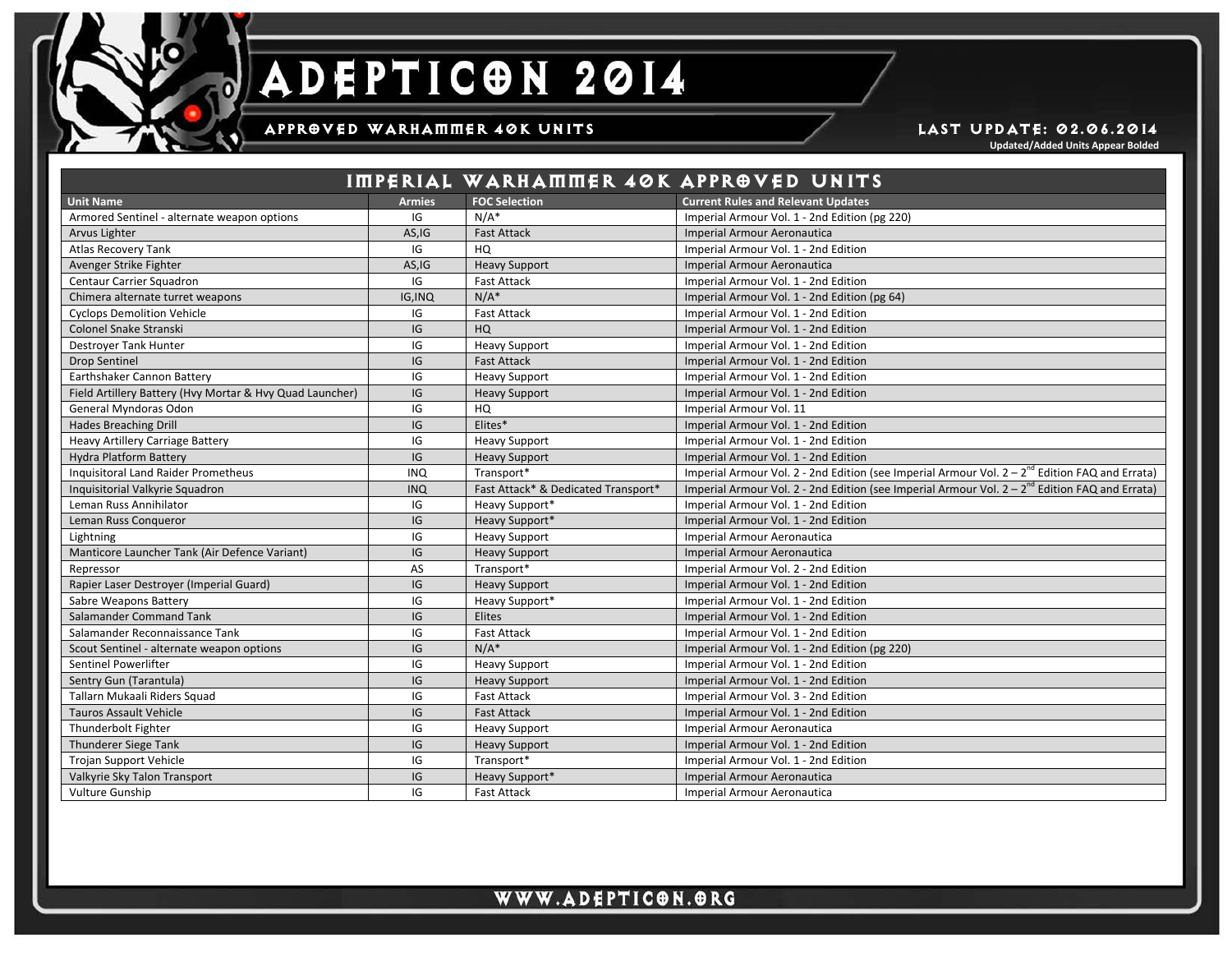

### APPROVED WARHAMMER 40K UNITS **Example 2008** LAST UPDATE: 02.06.2014

j

**Updated/Added Units Appear Bolded**

|                                             |                |                                     | SPACE MARINE WARHAMMER 40K APPROVED UNITS                                 |
|---------------------------------------------|----------------|-------------------------------------|---------------------------------------------------------------------------|
| <b>Unit Name</b>                            | <b>Armies</b>  | <b>FOC Selection</b>                | <b>Current Rules and Relevant Updates</b>                                 |
| Ahazra Redth                                | <b>SM</b>      | HQ                                  | Badab War Characters Update for Sixth Edition Warhammer 40,000            |
| Aguila Lander                               | GK             | Dedicated Transport *               | <b>Imperial Armour Aeronautica</b>                                        |
| <b>Arch-Centurion Carnac Commodus</b>       | <b>SM</b>      | HQ                                  | Badab War Characters Update for Sixth Edition Warhammer 40,000            |
| <b>Armenneus Valthex</b>                    | <b>SM</b>      | HQ                                  | Badab War Characters Update for Sixth Edition Warhammer 40,000            |
| Blood Angels Contemptor Pattern Dreadnought | <b>BA</b>      | Elites                              | Imperial Armour Apocalypse (v. 2013)                                      |
| Bray'arth Ashmantle                         | <b>SM</b>      | HQ                                  | Badab War Characters Update for Sixth Edition Warhammer 40,000            |
| Caestus Assault Ram                         | BA, DA, SM, SW | <b>Fast Attack</b>                  | Imperial Armour Vol. 2 - 2nd Edition                                      |
| <b>Captain Corien Sumatris</b>              | <b>SM</b>      | HQ                                  | Badab War Characters Update for Sixth Edition Warhammer 40,000            |
| Captain Mordaci Blaylock                    | <b>SM</b>      | HQ                                  | Badab War Characters Update for Sixth Edition Warhammer 40,000            |
| Captain Pellas Mir'san                      | <b>SM</b>      | HQ                                  | Badab War Characters Update for Sixth Edition Warhammer 40,000            |
| Captain Silas Alberec                       | SM             | HQ                                  | Badab War Characters Update for Sixth Edition Warhammer 40,000            |
| <b>Captain Tarnus Vale</b>                  | SM             | HQ                                  | Badab War Characters Update for Sixth Edition Warhammer 40,000            |
| Captain Zhrukhal Androcles                  | <b>SM</b>      | HQ                                  | Badab War Characters Update for Sixth Edition Warhammer 40,000            |
| Chaplain Dreadnought                        | DA.SM          | Elites                              | Imperial Armour Vol. 2 - 2nd Edition                                      |
| Chaplain Dreadnought Titus                  | <b>SM</b>      | HQ                                  | Badab War Characters Update for Sixth Edition Warhammer 40,000            |
| Chaplain Ivanus Enkomi                      | SM             | HQ                                  | Badab War Characters Update for Sixth Edition Warhammer 40,000            |
| Chimera alternate turret weapons            | GK             | $N/A^*$                             | Imperial Armour Vol. 1 - 2nd Edition (pg 64, see our 40K FAQ for details) |
| Contemptor Mortis Pattern Dreadnought       | DA, SM         | Elites                              | Imperial Armour Vol. 2 - 2nd Edition                                      |
| Contemptor Pattern Dreadnought              | DA, SM         | Elites                              | Imperial Armour Vol. 2 - 2nd Edition                                      |
| <b>Damocles Command Vehicle</b>             | BA, DA, SM, SW | $HQ*$                               | Imperial Armour Vol. 2 - 2nd Edition                                      |
| Deathstorm Drop Pod                         | BA, DA, SM, SW | <b>Heavy Support</b>                | Imperial Armour Vol. 2 - 2nd Edition                                      |
| Deimos Pattern Predator                     | BA, DA, SM, SW | <b>Heavy Support</b>                | Imperial Armour Vol. 2 - 2nd Edition                                      |
| <b>Fire Raptor Gunship</b>                  | BA, DA, SM, SW | <b>Heavy Support</b>                | Imperial Armour Vol. 2 - 2nd Edition                                      |
| <b>Hecaton Aiakos</b>                       | <b>SM</b>      | Elites                              | Imperial Armour Vol. 12                                                   |
| High Chaplain Thulsa Kane                   | SM             | HQ                                  | Badab War Characters Update for Sixth Edition Warhammer 40,000            |
| Infernum Razorback                          | BA, DA, SM, SW | <b>Dedicated Transport</b>          | Imperial Armour Vol. 2 - 2nd Edition                                      |
| <b>Inquisitor Lord Hector Rex</b>           | GK             | HQ                                  | Imperial Armour Apocalypse (v. 2013)                                      |
| <b>Inquisitoral Land Raider Prometheus</b>  | GK             | Transport*                          | Imperial Armour Vol. 2 - 2nd Edition                                      |
| Inquisitorial Valkyrie Squadron             | <b>GK</b>      | Fast Attack* & Dedicated Transport* | Imperial Armour Vol. 2 - 2nd Edition                                      |
| Javelin Attack Speeder                      | BA, DA, SM, SW | <b>Fast Attack</b>                  | Imperial Armour Vol. 2 - 2nd Edition                                      |
| Knight-Captain Elam Courbray                | <b>SM</b>      | HQ                                  | Badab War Characters Update for Sixth Edition Warhammer 40,000            |
| Land Raider Achilles                        | DA, SM, SW     | <b>Heavy Support</b>                | Imperial Armour Vol. 2 - 2nd Edition                                      |
| <b>Land Raider Helios</b>                   | BA, DA, SM, SW | <b>Heavy Support</b>                | Imperial Armour Vol. 2 - 2nd Edition                                      |
| Land Raider Prometheus                      | BA, DA, SM, SW | Elites                              | Imperial Armour Vol. 2 - 2nd Edition                                      |
| <b>Land Raider Proteus</b>                  | BA, DA, SM, SW | <b>Heavy Support</b>                | Imperial Armour Vol. 2 - 2nd Edition                                      |
| Land Raider Terminus Ultra                  | BA, DA, SM, SW | <b>Heavy Support</b>                | Imperial Armour Apocalypse (v. 2013)                                      |
| Land Speeder Tempest Squadron               | BA, DA, SM, SW | <b>Fast Attack</b>                  | Imperial Armour Vol. 2 - 2nd Edition                                      |
| Lias Issodon                                | <b>SM</b>      | HQ                                  | Badab War Characters Update for Sixth Edition Warhammer 40,000            |
| <b>Lord Asterion Moloc</b>                  | SM             | HQ                                  | Badab War Characters Update for Sixth Edition Warhammer 40,000            |
| Lord High Commander Carab Culln             | <b>SM</b>      | HQ                                  | Badab War Characters Update for Sixth Edition Warhammer 40,000            |
| Lt. Commander Anton Narvaez                 | <b>SM</b>      | HQ                                  | Badab War Characters Update for Sixth Edition Warhammer 40,000            |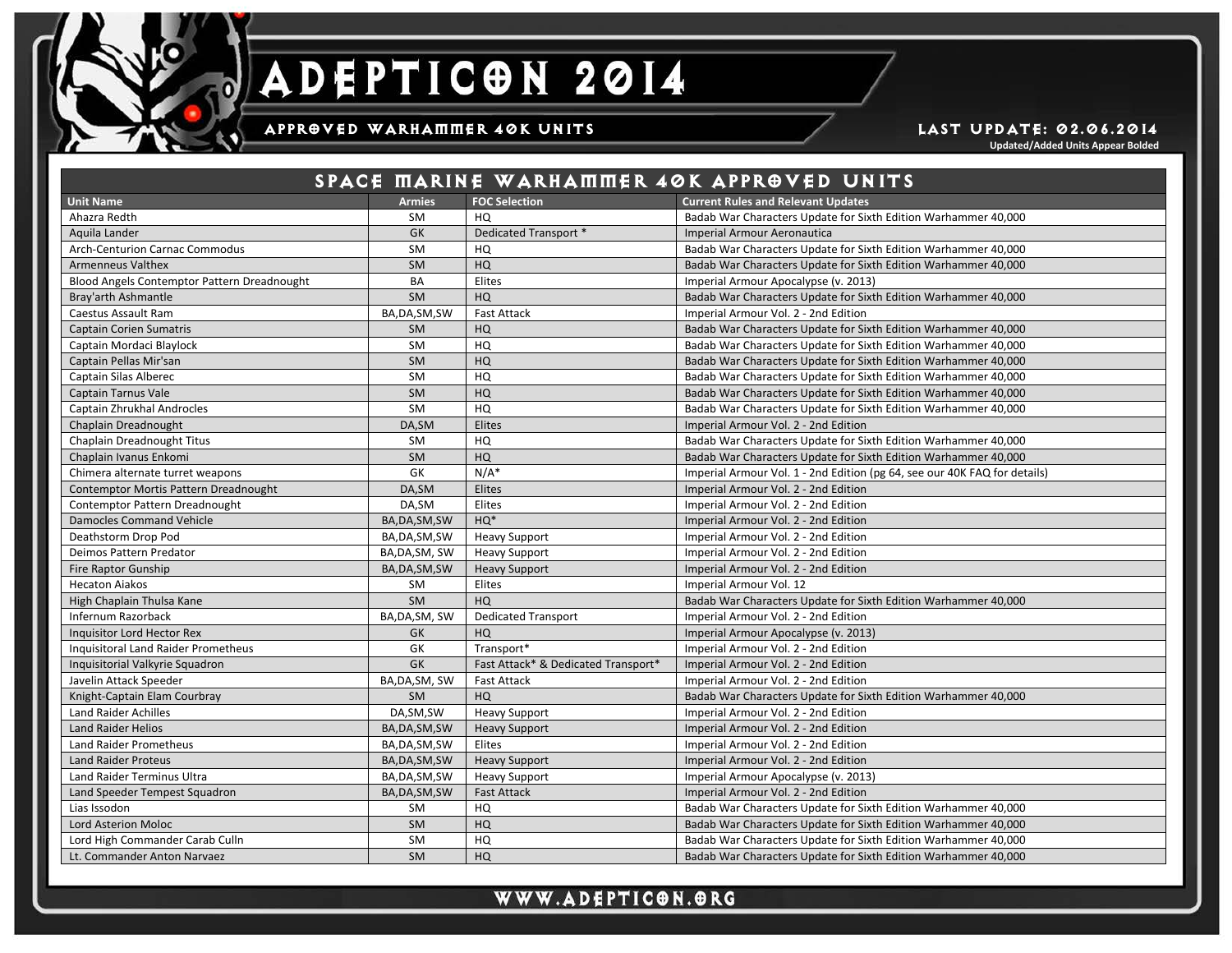

# DEPTICON 2014 Δ

### APPR@VED WARHAMMER 40K UNITS LAST UPDATE: 02.06.2014

**Updated/Added Units Appear Bolded**

| <b>Unit Name</b>                            | <b>Armies</b>  | <b>FOC Selection</b>       | <b>Current Rules and Relevant Updates</b>                                             |
|---------------------------------------------|----------------|----------------------------|---------------------------------------------------------------------------------------|
| Lucius pattern Dreadnought Drop Pod         | DA, SM, SW     | <b>Dedicated Transport</b> | Imperial Armour Vol. 2 - 2nd Edition                                                  |
| Lugft Huron                                 | <b>SM</b>      | HQ                         | Badab War Characters Update for Sixth Edition Warhammer 40,000                        |
| Magister Severin Loth                       | <b>SM</b>      | HQ                         | Badab War Characters Update for Sixth Edition Warhammer 40,000                        |
| <b>Malakim Phoros</b>                       | <b>BA</b>      | HQ                         | Badab War Characters Update for Sixth Edition Warhammer 40,000                        |
| <b>Mark V Mortis Dreadnought</b>            | DA,SM          | <b>Elites</b>              | <b>Imperial Armour Vol. 2 - 2nd Edition</b>                                           |
| <b>Master Harath Shen</b>                   | <b>SM</b>      | HQ                         | Badab War Characters Update for Sixth Edition Warhammer 40,000                        |
| MkIV Doomglaive Dreadnought                 | GK             | Elites                     | Imperial Armour Vol. 2 - 2nd Edition                                                  |
| Order Xenos Inquisitor Solomon Lok          | <b>GK</b>      | HQ                         | Imperial Armour Vol. 4 (w/ FW Update for Sixth Edition Warhammer 40,000 (Characters)) |
| Rapier Weapons Battery                      | BA, DA, SM     | <b>Heavy Support</b>       | Imperial Armour Vol. 2 - 2nd Edition                                                  |
| Relic Sicaran Battle Tank                   | BA, DA, SM, SW | <b>Heavy Support</b>       | Imperial Armour Vol. 2 - 2nd Edition                                                  |
| Relic Whirlwind Scorpius                    | BA, DA, SM, SW | <b>Heavy Support</b>       | Imperial Armour Vol. 2 - 2nd Edition                                                  |
| Shadow Captain Korvydae                     | <b>SM</b>      | HQ                         | Imperial Armour Vol. 8                                                                |
| Siege Dreadnought                           | DA, SM, SW     | Elites                     | Imperial Armour Vol. 2 - 2nd Edition                                                  |
| Space Wolves Contemptor Pattern Dreadnought | SW             | Elites                     | Imperial Armour Apocalypse (v. 2013)                                                  |
| Spartan Assault Tank                        | BA, DA, SM, SW | <b>Heavy Support</b>       | Imperial Armour Vol. 2 - 2nd Edition                                                  |
| Storm Eagle Assault Gunship                 | DA, SM, SW     | <b>Heavy Support</b>       | Imperial Armour Vol. 2 - 2nd Edition                                                  |
| Storm Eagle Assault Gunship - Roc Pattern   | <b>SM</b>      | <b>Heavy Support</b>       | Imperial Armour Vol. 2 - 2nd Edition                                                  |
| Tarantula Sentry Gun Battery                | BA, DA, SM, SW | <b>Heavy Support</b>       | Imperial Armour Vol. 2 - 2nd Edition                                                  |
| Tyeros the Red Wake                         | <b>SM</b>      | HQ                         | Badab War Characters Update for Sixth Edition Warhammer 40,000                        |
| Vaylund Cal                                 | <b>SM</b>      | HQ                         | Badab War Characters Update for Sixth Edition Warhammer 40,000                        |
| Vigilator-Sergeant Hamath Kraatos           | <b>SM</b>      | Heavy Support*             | Imperial Armour Vol. 12                                                               |
| Vortimer Land Raider Redeemer               | <b>GK</b>      | <b>Heavy Support</b>       | Imperial Armour Vol. 2 - 2nd Edition                                                  |
| Vortimer Razorback Armoured Transport       | GK             | <b>Dedicated Transport</b> | Imperial Armour Vol. 2 - 2nd Edition                                                  |
| Whirlwind Hyperios Air Defence Tank         | BA, DA, SM, SW | <b>Heavy Support</b>       | Imperial Armour Vol. 2 - 2nd Edition                                                  |
| Wolf Lord Bran Redmaw                       | SW             | HQ                         | Imperial Armour Vol. 11                                                               |

j

*Note: The Predator Infernus was recently removed from this list as it has been replaced by the Deimos Pattern Predator in Imperial Armour Vol. 2 - 2nd Edition.*



## FORGE WORLD SPACE MARINE CHAPTER TACTICS FOR SIXTH EDITION WARHAMMER 40,000

Several Space Marine Chapters covered in the Imperial Armour books received additional Chapter Tactics rules in th[e Forge World Space](http://www.forgeworld.co.uk/Downloads/Product/PDF/B/FWchaptertactics-v2.pdf)  [Marine Chapter Tactics for Sixth Edition Warhammer 40,000](http://www.forgeworld.co.uk/Downloads/Product/PDF/B/FWchaptertactics-v2.pdf) document from Forge World. These Chapter Tactics are available in addition to those presented in Codex: Space Marine and follow all the rules and restrictions therein. All models in a detachment that chooses to utilize one of these special Chapter Tactics should be modeled appropriately.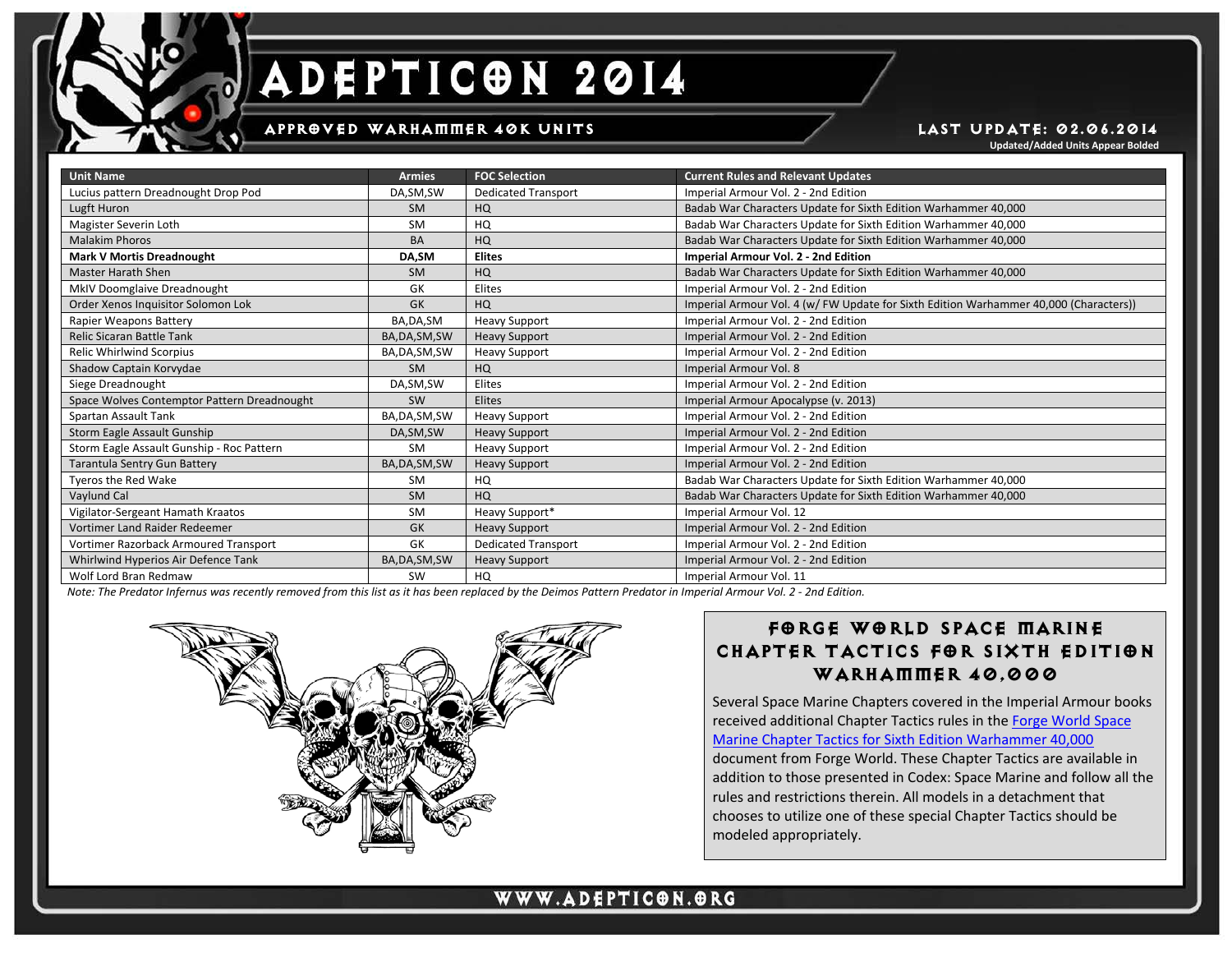

### APPROVED WARHAMMER 40K UNITS **Example 2008** LAST UPDATE: 02.06.2014

**Updated/Added Units Appear Bolded**

| CHAOS WARHAMMER 40K APPROVED UNITS          |               |                      |                                           |
|---------------------------------------------|---------------|----------------------|-------------------------------------------|
| <b>Unit Name</b>                            | <b>Armies</b> | <b>FOC Selection</b> | <b>Current Rules and Relevant Updates</b> |
| Arkos the Faithless, Scion of Alpharius     | <b>CSM</b>    | HQ                   | Imperial Armour Apocalypse (v. 2013)      |
| <b>Blight Drones</b>                        | CD,CSM        | Fast Attack*         | Imperial Armour Apocalypse (v. 2013)      |
| Blood Slaughterer of Khorne                 | CD,CSM        | Heavy Support*       | Imperial Armour Apocalypse (v. 2013)      |
| Chaos Contemptor Dreadnought                | <b>CSM</b>    | <b>Elites</b>        | Imperial Armour Apocalypse (v. 2013)      |
| Chaos Decimator Daemon Engine               | CD,CSM        | <b>Elites</b>        | Imperial Armour Apocalypse (v. 2013)      |
| <b>Chaos Relic Predator</b>                 | <b>CSM</b>    | <b>Heavy Support</b> | Imperial Armour Apocalypse (v. 2013)      |
| Chaos Spartan Assualt Tank                  | <b>CSM</b>    | <b>Heavy Support</b> | Imperial Armour Apocalypse (v. 2013)      |
| Chaos Storm Eagle Assault Gunship           | <b>CSM</b>    | <b>Fast Attack</b>   | Imperial Armour Apocalypse (v. 2013)      |
| Dreadclaw                                   | <b>CSM</b>    | <b>Fast Attack</b>   | Imperial Armour Aeronautica               |
| Giant Chaos Spawn                           | <b>CSM</b>    | <b>Elites</b>        | Imperial Armour Apocalypse (v. 2013)      |
| Hell Blade                                  | <b>CSM</b>    | <b>Fast Attack</b>   | Imperial Armour Aeronautica               |
| <b>Hell Talon</b>                           | <b>CSM</b>    | <b>Fast Attack</b>   | Imperial Armour Aeronautica               |
| Mamon, Daemon Prince of Nurgle              | CD.           | HQ                   | Imperial Armour Apocalypse (v. 2013)      |
| <b>Necrosius</b>                            | <b>CSM</b>    | HQ                   | Imperial Armour Apocalypse (v. 2013)      |
| Plague Hulk of Nurgle                       | CD,CSM        | Heavy Support*       | Imperial Armour Apocalypse (v. 2013)      |
| Plague Ogryns                               | <b>CSM</b>    | Elites*              | Imperial Armour Apocalypse 2              |
| <b>Spined Chaos Beast</b>                   | <b>CD</b>     | <b>Heavy Support</b> | Imperial Armour Apocalypse (v. 2013)      |
| Uraka The Warfiend Daemon Prince of Khorne  | <b>CD</b>     | HQ                   | Imperial Armour Apocalypse (v. 2013)      |
| Zhufor the Impaler, Lord of the Skulltakers | <b>CSM</b>    | HQ                   | Imperial Armour Apocalypse (v. 2013)      |

j

| <b>DARK ELDAR WARHAMMER 40K APPROVED UNITS!</b> |               |                            |                                           |
|-------------------------------------------------|---------------|----------------------------|-------------------------------------------|
| <b>Unit Name</b>                                | <b>Armies</b> | <b>FOC Selection</b>       | <b>Current Rules and Relevant Updates</b> |
| Raven Strike Fighter                            |               | Fast Attack                | Imperial Armour Aeronautica               |
| Reaper                                          | <b>DE</b>     | <b>Heavy Support</b>       | Imperial Armour Apocalypse (v. 2013)      |
| Tantalus                                        | DE            | Heavy Support & Transport* | Imperial Armour Apocalypse (v. 2013)      |

|                              |               | ELDAR WARHAMMER 40K APPROVED UNITS |                                                                                            |
|------------------------------|---------------|------------------------------------|--------------------------------------------------------------------------------------------|
| Unit Name                    | <b>Armies</b> | <b>FOC Selection</b>               | <b>Current Rules and Relevant Updates</b>                                                  |
| Farseer Bel-Annath           | <b>ELD</b>    | HQ*                                | Imperial Armour Vol. 11 (w/ Forge World Psykers Update for Sixth Edition Warhammer 40,000) |
| Fire Storm                   | <b>ELD</b>    | <b>Heavy Support</b>               | <b>Imperial Armour Aeronautica</b>                                                         |
| Hornet Squadron              | <b>ELD</b>    | <b>Fast Attack</b>                 | Imperial Armour Apocalypse (v. 2013)                                                       |
| Irillyth, Shade of Twilight  | <b>ELD</b>    | HQ                                 | Updated Rules for IA Vol. Eleven - The Doom of Mymeara                                     |
| Nightwing Interceptor        | ELD           | <b>Fast Attack</b>                 | Imperial Armour Aeronautica                                                                |
| <b>Phoenix Bomber</b>        | <b>ELD</b>    | <b>Heavy Support</b>               | <b>Imperial Armour Aeronautica</b>                                                         |
| <b>Shadow Spectres</b>       | ELD           | <b>Fast Attack</b>                 | Forge World Update for Sixth Edition Warhammer 40,000 (Shadow Spectres)                    |
| Warp Hunter                  | <b>ELD</b>    | <b>Heavy Support</b>               | Imperial Armour Apocalypse (v. 2013)                                                       |
| Wasp Assault Walker Squadron | <b>ELD</b>    | <b>Fast Attack</b>                 | Imperial Armour Vol. 11 (w/ FW Imperial Armour Sixth Edition Vehicle Updates)              |
| Wraithseer                   | <b>ELD</b>    | $HO*$                              | Imperial Armour Apocalypse (v. 2013)                                                       |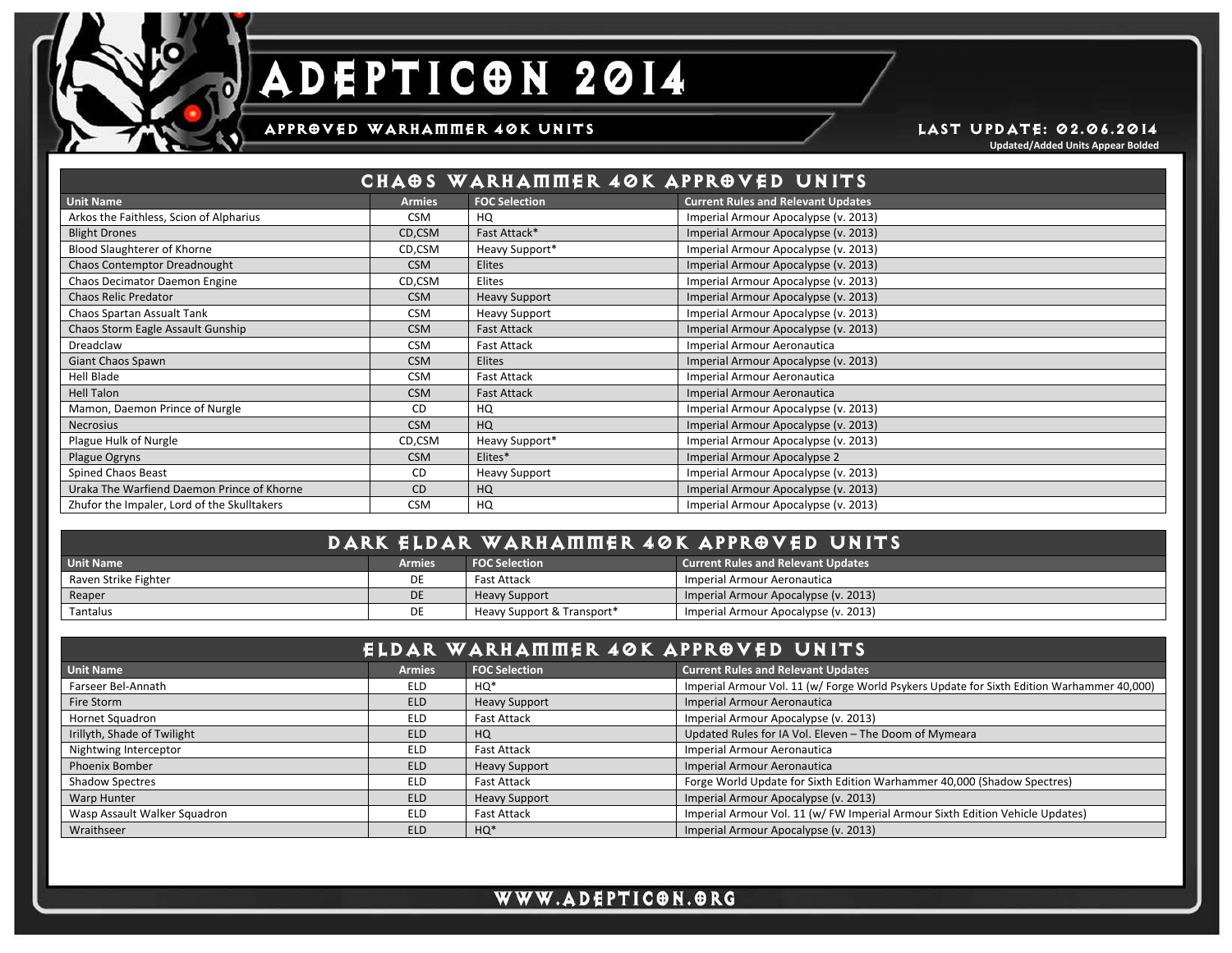

# DEPTICON 2014 A

### APPROVED WARHAMMER 40K UNITS **LAST UPDATE: 02.06.2014**

**Updated/Added Units Appear Bolded**

|                              |               | NECRON WARHAMMER 40K APPROVED UNITS |                                           |
|------------------------------|---------------|-------------------------------------|-------------------------------------------|
| <b>Unit Name</b>             | <b>Armies</b> | <b>FOC Selection</b>                | <b>Current Rules and Relevant Updates</b> |
| <b>Canoptek Acanthrites</b>  | <b>NEC</b>    | Fast Attack                         | Imperial Armour Vol. 12                   |
| <b>Canoptek Tomb Stalker</b> | <b>NEC</b>    | Elites                              | Imperial Armour Vol. 12                   |
| Canoptek Tomb Sentinel       | <b>NEC</b>    | <b>Heavy Support</b>                | Imperial Armour Vol. 12                   |
| Night Shroud Bomber          | <b>NEC</b>    | <b>Heavy Support</b>                | Imperial Armour Vol. 12                   |
| Sentry Pylon                 | <b>NEC</b>    | <b>Heavy Support</b>                | Imperial Armour Apocalypse (v. 2013)      |
| <b>Tesseract Ark</b>         | <b>NEC</b>    | <b>Heavy Support</b>                | Imperial Armour Apocalypse (v. 2013)      |

|                             | <b>ORK WARHAMMER 40K APPROVED UNITS</b> |                                       |                                                                                                          |  |
|-----------------------------|-----------------------------------------|---------------------------------------|----------------------------------------------------------------------------------------------------------|--|
| <b>Unit Name</b>            | <b>Armies</b>                           | <b>FOC Selection</b>                  | <b>Current Rules and Relevant Updates</b>                                                                |  |
| Attak Fighta                | <b>ORK</b>                              | Fast Attack                           | Imperial Armour Aeronautica                                                                              |  |
| <b>Big Squiggoth</b>        | <b>ORK</b>                              | <b>Heavy Support</b>                  | Imperial Armour Apocalypse (v. 2013)                                                                     |  |
| Big Trakk                   | <b>ORK</b>                              | <b>Heavy Support</b>                  | Imperial Armour Vol. 8 (w/ FW Imperial Armour Sixth Edition Vehicle Updates)                             |  |
| Fighta-Bommer               | <b>ORK</b>                              | <b>Fast Attack</b>                    | Imperial Armour Aeronautica                                                                              |  |
| Flakk Trakk                 | ORK                                     | <b>Heavy Support</b>                  | Imperial Armour Aeronautica                                                                              |  |
| <b>Flakk Trukk</b>          | <b>ORK</b>                              | <b>Heavy Support</b>                  | Imperial Armour Aeronautica                                                                              |  |
| Grot Bomm Launcha           | <b>ORK</b>                              | <b>Heavy Support</b>                  | Imperial Armour Apocalypse 2 <sup>nd</sup> Edition (w/ FW Imperial Armour Sixth Edition Vehicle Updates) |  |
| Grot Mega-Tank              | <b>ORK</b>                              | <b>Fast Attack</b>                    | Imperial Armour Apocalypse (v. 2013)                                                                     |  |
| <b>Grot Tank Battle Mob</b> | <b>ORK</b>                              | Elites*                               | Imperial Armour Vol. 8 (w/ FW Update for The Ork Dread Mob Army List)                                    |  |
| <b>Gun Trukk</b>            | <b>ORK</b>                              | <b>Heavy Support</b>                  | Imperial Armour Vol. 8 (w/ FW Imperial Armour Sixth Edition Vehicle Updates)                             |  |
| Gun Wagon                   | <b>ORK</b>                              | <b>Heavy Support</b>                  | Imperial Armour Vol. 8 (w/ FW Imperial Armour Sixth Edition Vehicle Updates)                             |  |
| Kustom Meka-Dread           | <b>ORK</b>                              | Heavy Support*                        | Imperial Armour Apocalypse (v. 2013)                                                                     |  |
| Lifta Wagon                 | <b>ORK</b>                              | <b>Heavy Support</b>                  | Imperial Armour Apocalypse (v. 2013)                                                                     |  |
| Mega-Dread                  | <b>ORK</b>                              | <b>Heavy Support</b>                  | Imperial Armour Apocalypse (v. 2013)                                                                     |  |
| <b>Mek Boss Buzzgob</b>     | <b>ORK</b>                              | HQ                                    | Imperial Armour Vol. 8 (w/ FW Update for The Ork Dread Mob Army List)                                    |  |
| <b>Mekboy Junka</b>         | <b>ORK</b>                              | <b>Elites or Dedicated Transport*</b> | Imperial Armour Vol. 8 (w/ FW Update for The Ork Dread Mob Army List)                                    |  |
| Warkopta Skwadron           | <b>ORK</b>                              | <b>Fast Attack</b>                    | Imperial Armour Vol. 8 (w/ FW Update for The Ork Dread Mob Army List)                                    |  |
| Zhadsnark 'Da Rippa'        | <b>ORK</b>                              | HQ                                    | Imperial Armour Vol. 8 (w/ FW Update for The Ork Dread Mob Army List)                                    |  |



## WHERE ARE ALL THE BIG TOYS?! WHERE IS THAT ONE UNIT?

The list you are currently perusing only covers AdeptiCon's version of Warhammer 40K approved units. Super Heavy Vehicles, Super Heavy Flyers, Super Heavy Walkers, and Massive Fortifications can be found in the AdeptiCon 2014 Approved Lords of War Units [document.](http://www.adepticon.org/14rules/201440KLoWapproved.pdf) These lists were separated to cut down on unit confusion since only one event at AdeptiCon 2014 (Warhammer 40K Exterminatus) allows for a Lord of War detachment.

j

Over the course of assembling this document, we were forced to abandon a small number of units due to a lack of current/updated rules or the fact that those units had been replaced by a newer unit in a revised book.